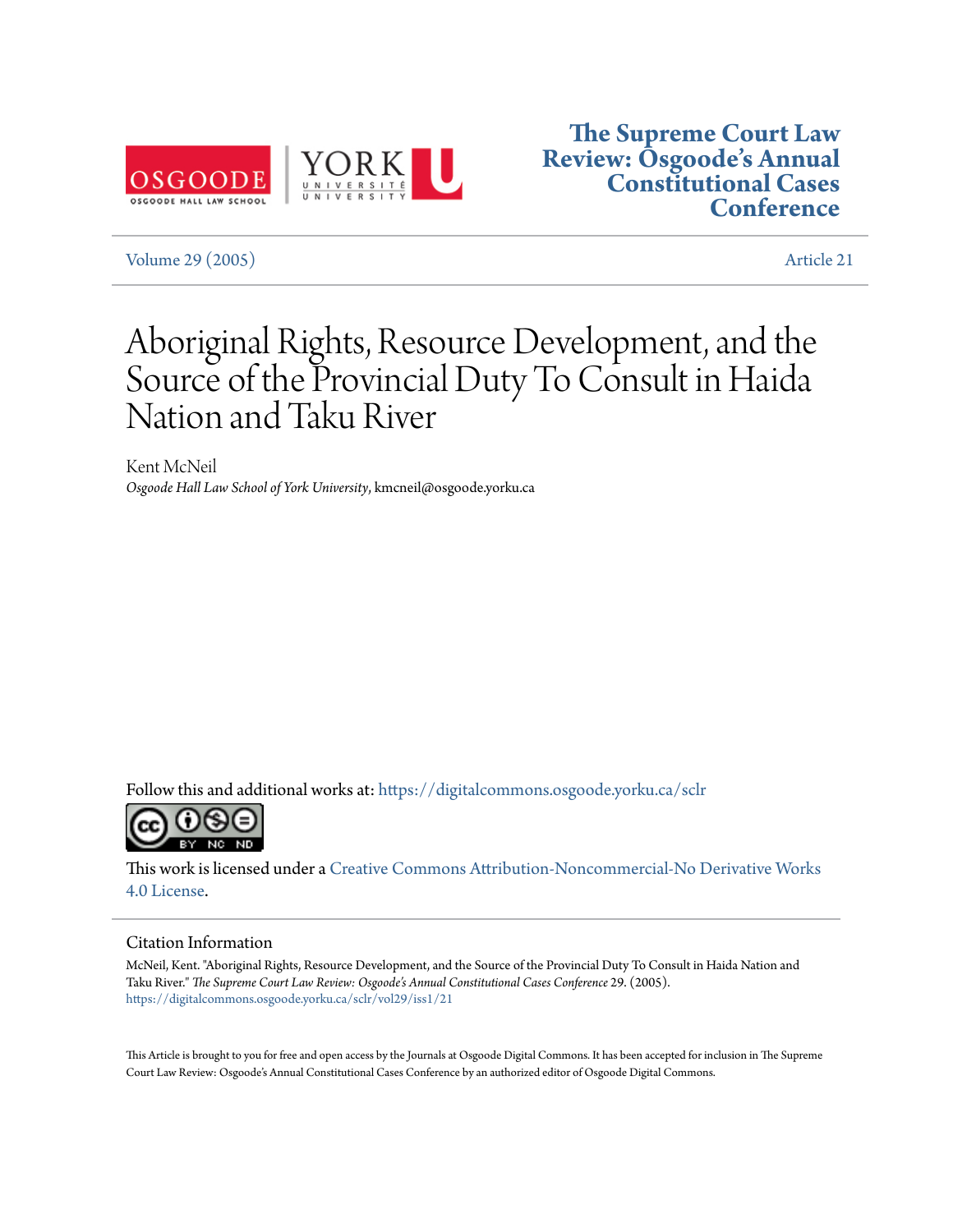## **Aboriginal Rights, Resource Development, and the Source of the Provincial Duty to Consult in**  *Haida Nation* **and** *Taku River*

#### **Kent McNeil**

The main issues dealt with by the Supreme Court of Canada in its decisions in *Haida Nation v. British Columbia (Minister of Forests)*<sup>1</sup> and *Taku River Tlingit First Nation v. British Columbia (Project Assessment Director)*<sup>2</sup> were the nature and scope of the provincial Crown's duty to consult with First Nations and accommodate their interests before authorizing resource development on lands subject to unestablished Aboriginal title claims. Those issues will not, however, be the focus of this article. Instead, I am going to discuss what, in my opinion, is a major preliminary issue lying largely hidden in both cases, namely the source and extent of provincial jurisdiction to infringe Aboriginal title for the purposes of resource development. In *Haida Nation* and *Taku River*, the Court assumed that British Columbia has authority to infringe Aboriginal title in appropriate circumstances for the purposes of forestry and mining, thereby triggering a duty to consult with the Aboriginal nations concerned. However, although logically that provincial authority to infringe must be present before the duty to consult can arise in these circumstances, its source was not explained or even identified.

A good starting point for discussion of this issue is an argument made by British Columbia in *Haida Nation* that was dismissed by the Supreme Court. The province contended that only the federal government has a duty to consult with First Nations in relation to resource

 $\ast$ I would like to thank Leah Mack for her research assistance with this article, and Ria Tzimas and Kerry Wilkins for kindly reading and offering perceptive comments on a draft. The financial support of the Social Sciences and Humanities Research Council of Canada is also gratefully acknowledged.

<sup>1</sup> [2004] S.C.J. No. 70, 2004 SCC 73 [hereinafter "*Haida Nation*"]. 2

<sup>[2004]</sup> S.C.J. No. 69, 2004 SCC 74 [hereinafter "*Taku River*"].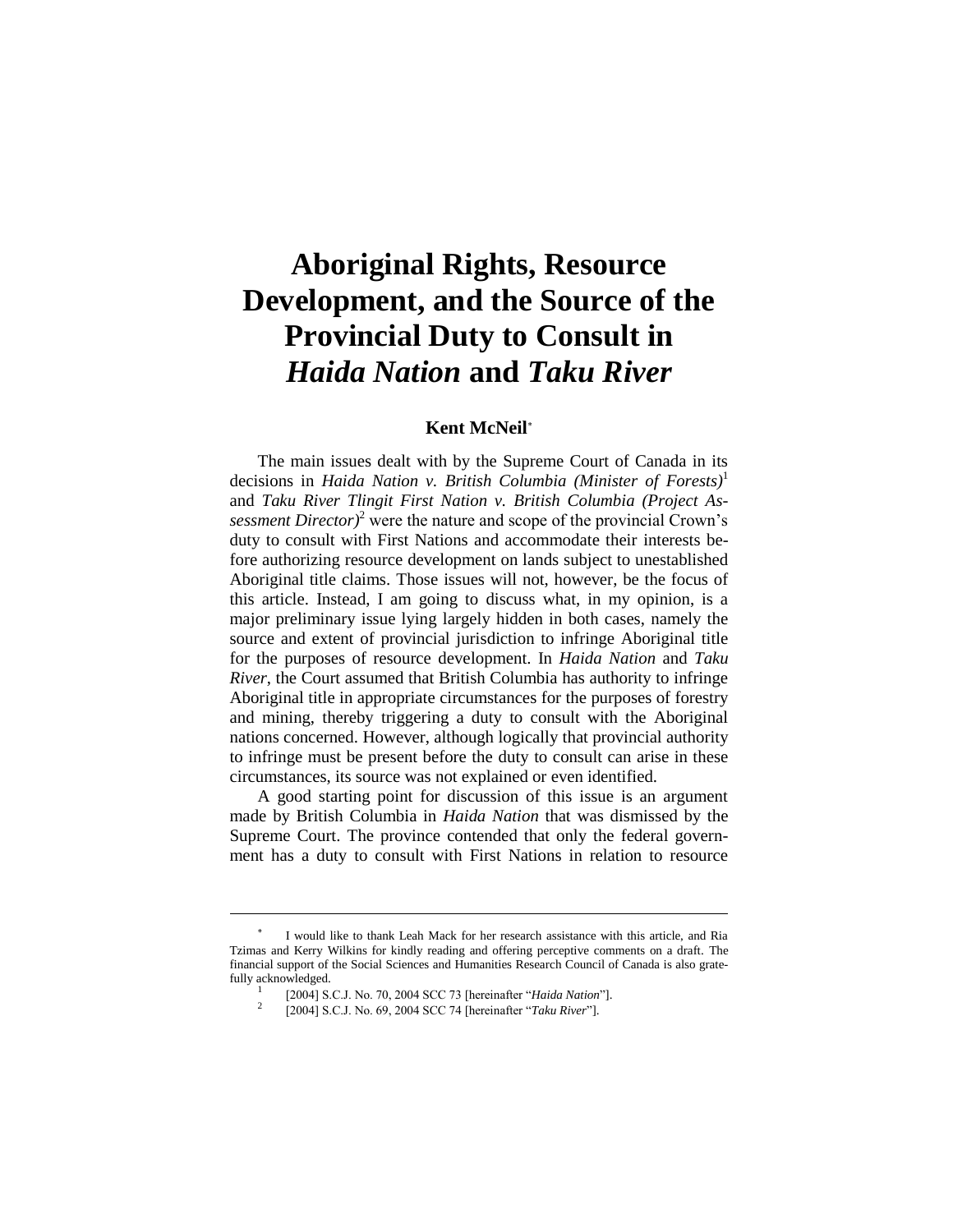development because section 109 of the *Constitution Act, 1867*, 3 provides that "[a]ll Lands, Mines, Minerals, and Royalties belonging to the several Provinces of Canada … at the Union … shall belong to the several Provinces," and that this provision conferred on British Columbia the exclusive right to use the lands in question. The Province then argued that this right "cannot be limited by the protection for Aboriginal rights found in s. 35 of the *Constitution Act, 1982*" because this "would 'undermine the balance of federalism'."<sup>4</sup> Chief Justice McLachlin's response was succinct and unqualified:

The answer to this argument is that the Provinces took their interest in land subject to "any Interest other than that of the Province in the same" [s.109]. The duty to consult and accommodate here at issue is grounded in the assertion of Crown sovereignty which pre-dated the Union. It follows that the Province took the lands subject to this duty. It cannot therefore claim that s.35 deprived it of powers it would otherwise have enjoyed. As stated in *St. Catherine's Milling and Lumber Co. v. The Queen* (1888), 14 A.C. 46 (P.C.), lands in the Province are "available to [the Province] as a source of revenue whenever the estate of the Crown is disencumbered of the Indian title" (p.59). The Crown's argument on this point has been canvassed by this Court in *Delgamuukw* [*infra*, note 7], at para. 175, where Lamer C.J. reiterated the conclusions in *St. Catherine's Milling*, [*infra*, note 6]. There is therefore no foundation to the Province's argument on this point.<sup>5</sup>

While McLachlin C.J.'s point that the duty to consult and accommodate is grounded in Crown assertion of sovereignty and therefore pre-dated Confederation is important, it will not be pursued here. Nor will I discuss the connection she drew between this duty and Aboriginal interests in section 109 lands. Instead, my focus will be on her reliance on *St. Catherine's Milling* and *Delgamuukw*, and the light those decisions may shed on the source of provincial authority to infringe Aboriginal land rights.

As stated by McLachlin C.J., in *St. Catherine's Milling* the Privy Council decided that section 109 gave the provinces a beneficial interest in lands subject to Aboriginal or Indian title, "available to them as a

<sup>3</sup> 30 & 31 Vict., c. 3.

<sup>4</sup> *Haida Nation*, *supra*, note 1, at para. 58, quoting from the Crown's factum, at para. 96.

<sup>5</sup> *Id*., at para. 59.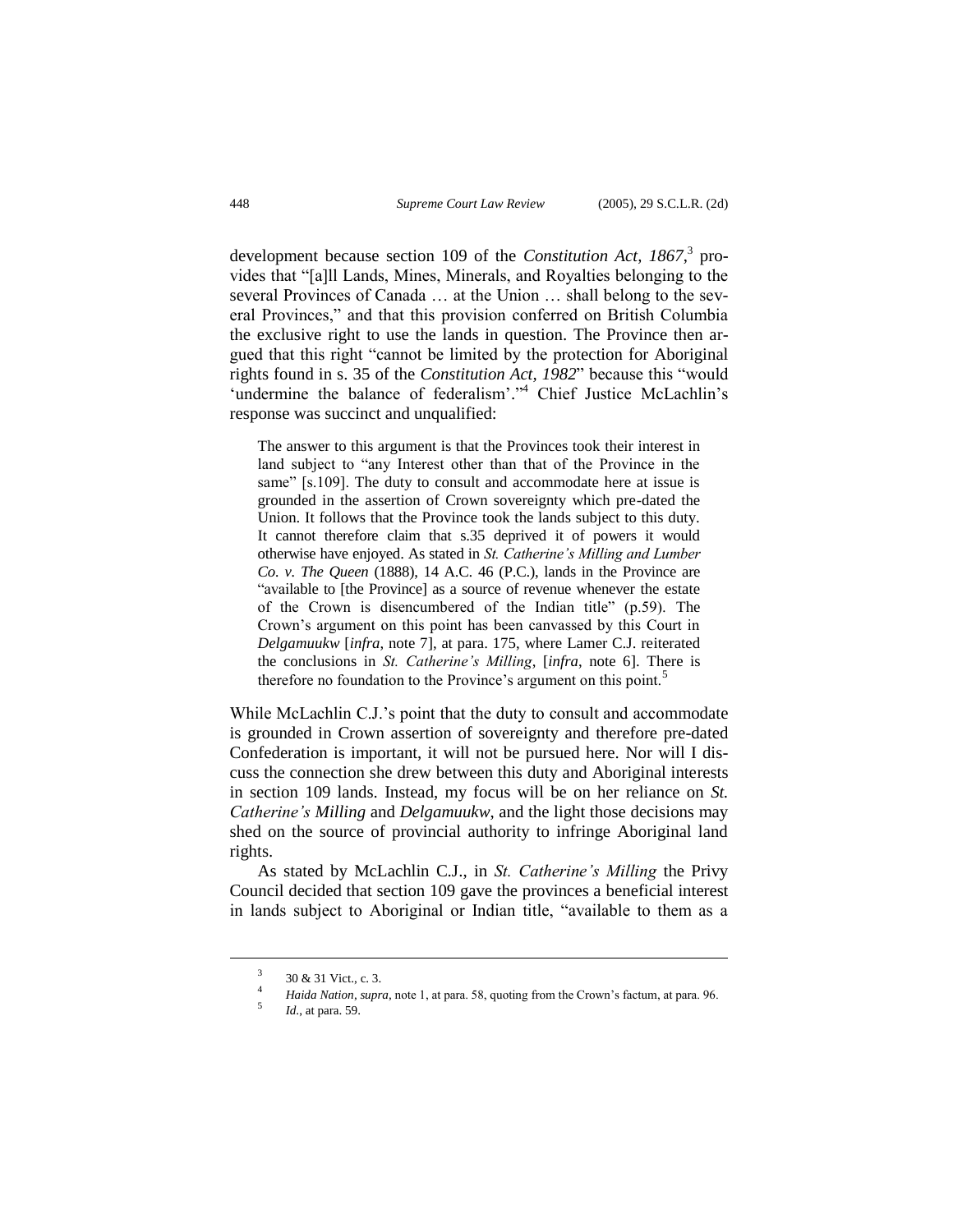l

source of revenue whenever the estate of the Crown is disencumbered of the Indian title."<sup>6</sup> A necessary implication of this is that the provinces' beneficial interest is *not* available to them until the land is disencumbered of the Aboriginal title. This is because, given the Privy Council's decision that Aboriginal title is an "Interest other than that of the Province" within the meaning of section  $109<sub>1</sub>$ <sup>7</sup> the provinces' proprietary interest is limited by a pre-existing proprietary interest. Moreover, because section 91(24) of the *Constitution Act, 1867*, gives the Parliament of Canada exclusive jurisdiction over "Indians, and Lands reserved for the Indians," the provinces have no authority to remove the encumbrance of Aboriginal title by extinguishing it themselves.<sup>8</sup> For constitutional reasons that predate the enactment of section 35 in 1982, the provinces' entitlement to natural resources on Aboriginal title lands depends on removal of that encumbrance by the federal government.<sup>9</sup>

In *St. Catherine's Milling*, the Privy Council declined to define Aboriginal title, beyond describing it as "a personal and usufructuary right,"<sup>10</sup> a description that Judson J. in *Calder v. British Columbia (Attorney General)* regarded as unhelpful in explaining what Aboriginal title means.<sup>11</sup> Not until the *Delgamuukw* decision in 1997 did the Supreme Court provide us with a clear definition of Aboriginal title as "the right to exclusive use and occupation of the land held pursuant to that title for a variety of purposes, which need not be aspects of those aborig-

<sup>6</sup> *St. Catherine's Milling and Lumber Co. v. The Queen* (1888), 14 App. Cas. 46, at 59 [hereinafter "*St. Catherine's Milling*"]. 7

*Id*., at 58; *Delgamuukw v. British Columbia*, [1997] S.C.J. No. 108, [1997] 3 S.C.R. 1010, at para. 175 [hereinafter "*Delgamuukw*"].

<sup>8</sup> This conclusion, which was at least implicit in *St. Catherine's Milling*, *supra*, note 6, was explicitly affirmed in *Delgamuukw*, *supra*, note 7, at paras. 172-81. See also *Paul v. British Columbia (Forest Appeals Commission)*, [2003] S.C.J. No. 34, [2003] 2 S.C.R. 585, at para. 28 [hereinafter "*Paul*"].

<sup>9</sup> See Hamar Foster, "Aboriginal Title and the Provincial Obligation to Respect It: Is *Delgamuukw v. British Columbia* 'Invented Law'?" (1998) 56:2 The Advocate 221. Prior to the enactment of s. 35 of the *Constitution Act, 1982*, extinguishment could have been accomplished by clear and plain federal legislation as well as by treaty, but due to s. 35, unilateral legislative extinguishment of Aboriginal rights is no longer possible: *R. v. Van der Peet*, [1996] S.C.J. No. 77, [1996] 2 S.C.R. 507, at para. 28 (Lamer C.J.) [hereinafter "*Van der Peet*"]; *Mitchell v. Canada (Minister of National Revenue)*, [2001] S.C.J. No. 33, [2001] 1 S.C.R. 911, at para. 11 (McLachlin C.J.). For detailed discussion see Kent McNeil, "Extinguishment of Aboriginal Title in Canada: Treaties, Legislation, and Judicial Discretion" (2001-2002) 33 Ottawa L. Rev. 301.

<sup>10</sup> *St. Catherine's Milling*, *supra*, note 6, at 54.

<sup>[1973]</sup> S.C.R. 313, at 328. See also *Guerin v. The Queen*, [1984] 2 S.C.R. 335, at 379-82 (Dickson J.) [hereinafter "*Guerin*"].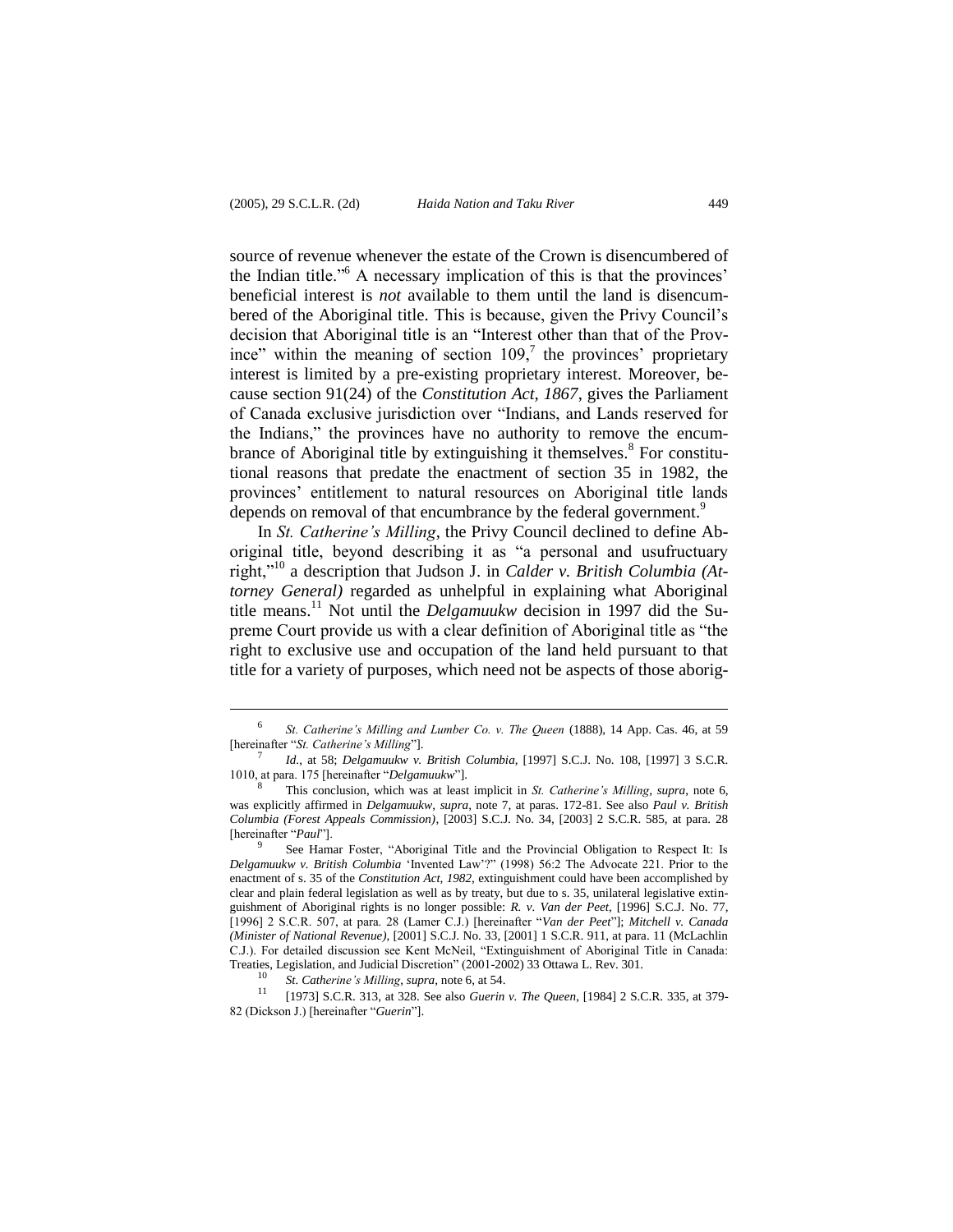inal practices, customs and traditions which are integral to distinctive aboriginal cultures."<sup>12</sup> The Court clearly regarded this title as encompassing a beneficial right to natural resources such as timber, minerals, oil and gas, although access to those resources might be impeded by an inherent limit that prevents the lands from being used in ways that are irreconcilable with the Aboriginal attachment to the land giving rise to the title. $^{13}$ 

This definition of Aboriginal title assists us in understanding the nature of the provincial Crown's underlying title to Aboriginal title lands that was acknowledged in *St. Catherine's Milling* and affirmed in *Delgamuukw*. Although it was already apparent from *St. Catherine's Milling* that for constitutional division-of-property and division-ofpowers reasons the provinces cannot take advantage of timber resources on lands that continue to be subject to Aboriginal title, we now know for sure from *Delgamuukw* that the beneficial interest in those resources is actually vested in the Aboriginal titleholders rather than in the Crown in right of the provinces. In other words, it is the Aboriginal titleholders, not the provinces, that *own* the natural resources, including timber, on their lands.<sup>14</sup> Thus, the provinces cannot access those resources because, in addition to being prevented from doing so by exclusive federal jurisdiction over Aboriginal title, the provinces do not own the resources. In order to access them, the provinces therefore would first have to either acquire ownership of them (*e.g*., by a valid surrender of the Aboriginal title in a treaty negotiated with the federal Crown, as was held to have occurred in *St. Catherine's Milling*), or have the authority to expropriate them from the Aboriginal titleholders (this would require constitutionallyvalid legislation).<sup>15</sup> So for as long as Aboriginal title exists, the provinc-

<sup>12</sup> *Delgamuukw*, *supra*, note 7, at para. 117 (Lamer C.J.).

<sup>13</sup> For critical commentary on the inherent limit, see "The Post-*Delgamuukw* Nature and Content of Aboriginal Title", in Kent McNeil, *Emerging Justice? Essays on Indigenous Rights in Canada and Australia* (Saskatoon: University of Saskatchewan Native Law Centre, 2001) 102, at 116-22 [hereinafter "*Emerging Justice?*"].

The word "own" is, I think, appropriate because the Supreme Court clearly regarded Aboriginal title and the right to natural resources encompassed by it as proprietary: see *Delgamuukw*, *supra*, note 7, at para. 113, and discussion in Kent McNeil, "Aboriginal Title as a Constitutionally Protected Property Right", in Owen Lippert, ed., *Beyond the Nass Valley: National Implications of the Supreme Court's* Delgamuukw *Decision* (Vancouver: Fraser Institute, 2000) 55, at 57-61 (also in *Emerging Justice?*, *supra*, note 13, 292, at 295-301).

The Crown does not have prerogative authority to expropriate property in peacetime, and so needs unequivocal legislative authority to do so: see discussion in McNeil, *supra*, note 9, at 308-11; McNeil, *supra*, note 14, at 56-57 (*Emerging Justice?*, *supra*, note 13, at 293-95).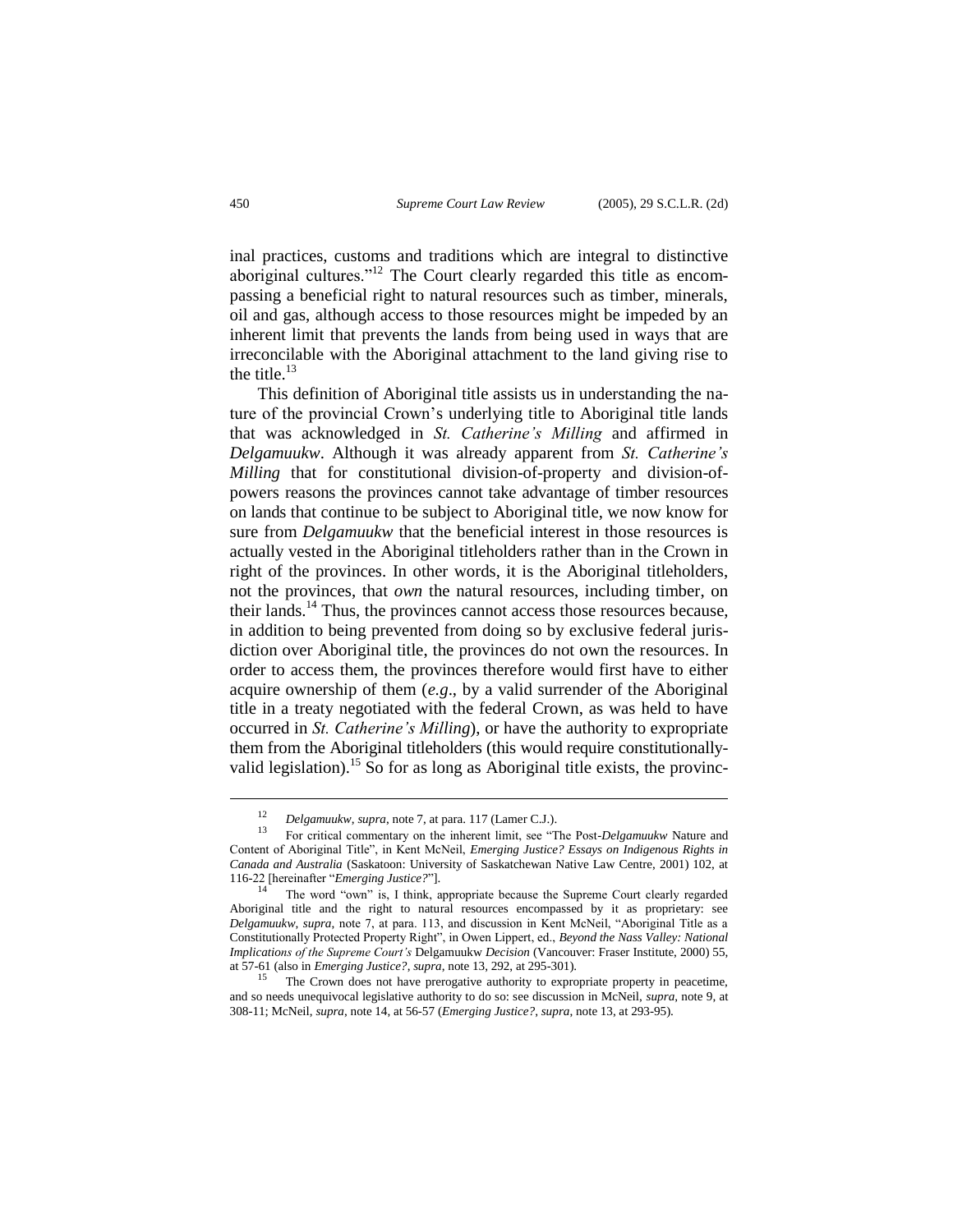es' underlying title clearly does not include entitlement to natural resources on the lands that are subject to it.

This conclusion is confirmed by the way Lamer C.J. dealt with the section 109 argument presented by British Columbia in *Delgamuukw*. In response to British Columbia's contention that the underlying title to Aboriginal title lands conferred on the province by section 109 is a "right of ownership" that carries "with it the right to grant fee simples which, by implication, extinguish aboriginal title," he said that this argument "fails to take account of the language of section 109," which subjects provincial ownership to "any Interest other than that of the Province in the same."<sup>16</sup> This prevents the province from using section 109 to extinguish Aboriginal title, a conclusion that is also consistent with exclusive federal jurisdiction over Aboriginal title lands. The broader implication of this is obvious: section 109 not only limits provincial ownership to interests not encompassed by Aboriginal title, but together with section 91(24) prevents the Crown in right of the province from granting interests inconsistent with Aboriginal title. This is straightforward application of a fundamental common law maxim, namely *nemo dat quod non habet* (no one can give what he or she does not have), combined with a division-of-powers restriction on provincial jurisdiction.

In *Delgamuukw*, Lamer C.J. nonetheless said that the provinces can *infringe* Aboriginal title for purposes like forestry and mining development, as long as the infringement can be justified under the *Sparrow* test,<sup>17</sup> as elaborated on in  $\overline{R}$ , v. *Gladstone*.<sup>18</sup> From our discussion so far, it is evident that this authority to infringe cannot be found in section 109 and the provincial Crown's underlying title. That title co-exists with, and is subject to, Aboriginal title. It is a proprietary interest that is limited by another, pre-existing property interest that entails the right of exclusive occupation and use of the land and the natural resources on and under it. $19^{\circ}$  So if the provinces have the constitutional authority to infringe Aboriginal title, that authority must be jurisdictional rather than

<sup>16</sup> *Delgamuukw*, *supra*, note 7, at para. 175.

<sup>17</sup> *R. v. Sparrow*, [1990] S.C.J. No. 49, [1990] 1 S.C.R. 1075. This test requires the Crown to prove it has a valid legislative objective for the infringement and has respected the fiduciary obligations it owes to the Aboriginal peoples.

<sup>18</sup> [1996] S.C.J. No. 79, [1996] 2 S.C.R. 723 [hereinafter "*Gladstone*"].

<sup>19</sup> See *Guerin*, *supra*, note, 11, at 379; *Delgamuukw*, *supra*, note 7, at paras. 112-24.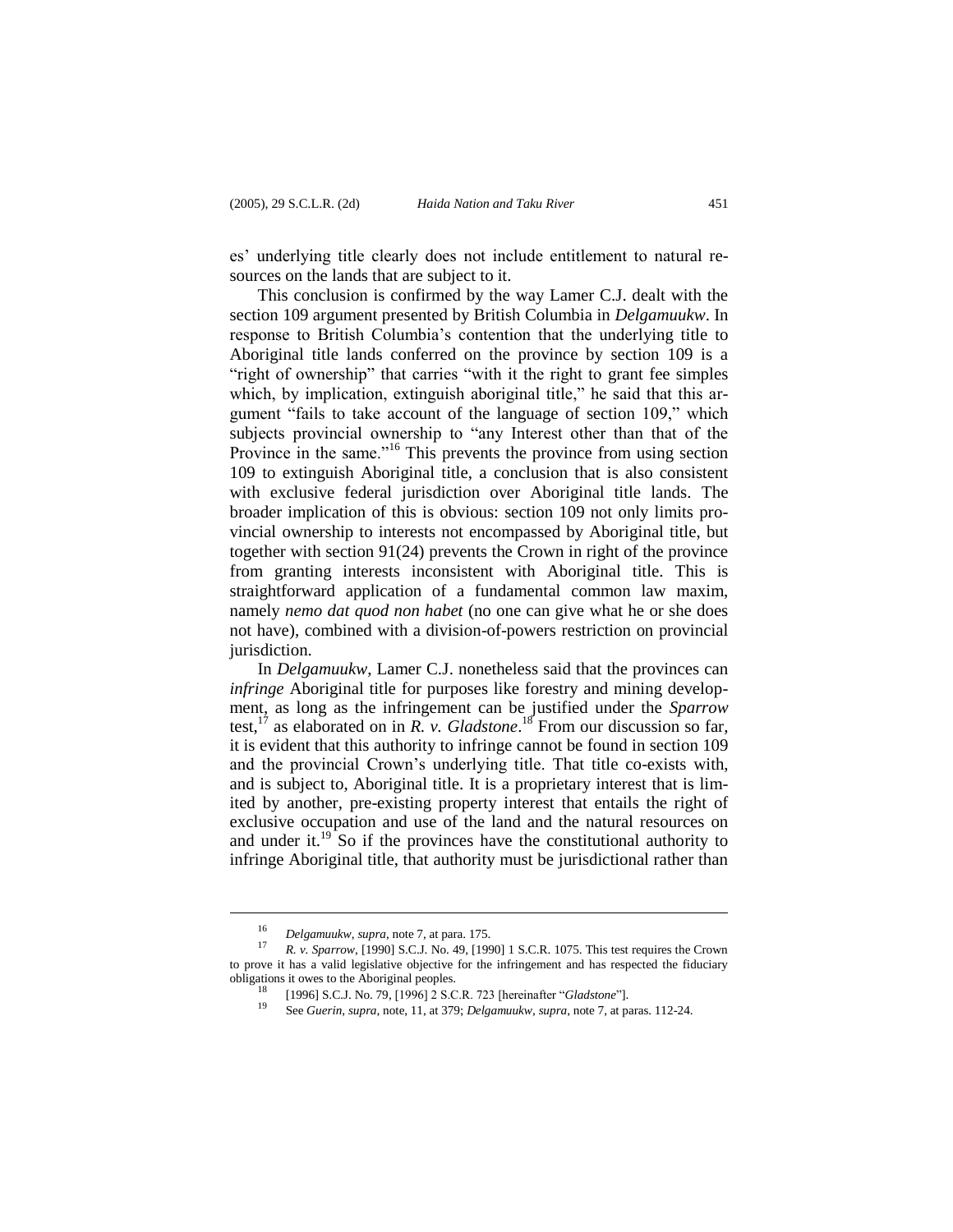proprietary in nature. But where in the Constitution is this jurisdictional authority to be found?

Unfortunately, the *Delgamuukw* decision did not provide an answer to this question. One might suppose, however, that the principal sources of this provincial jurisdiction are located in section 92(13) ("Property and Civil Rights in the Province") and section 92A (regarding nonrenewable natural resources, forestry resources, and electrical energy).<sup>20</sup> As Aboriginal title is a property interest, at first glance it would appear to come within the scope of section 92(13). Natural resources on or under Aboriginal title lands would also appear to come within the general scope of section 92A. But this is not an adequate answer because section 91(24) removes Aboriginal title lands and thus the resources that are part of them from section  $92(13)$  and section 92A jurisdiction by conferring exclusive authority over them on Parliament.<sup>21</sup> This prevents the provinces from enacting valid legislation in relation to "Lands reserved for the Indians," including Aboriginal title lands.<sup>22</sup> Valid provincial legislation of general application (that does not target Aboriginal lands) can nonetheless apply of its own force on lands so reserved, $^{23}$  but not if it relates to possession or use of lands.<sup>24</sup> This must mean that provincial jurisdiction to infringe Aboriginal title, if it exists at all, is very limited indeed. $^{25}$  It must be restricted to provincial laws that are

<sup>23</sup> See *Four B Manufacturing Ltd. v. United Garment Workers of America*, [1980] 1 S.C.R. 1031 (labour relations); *R. v. Francis*, [1998] S.C.J. No. 43, [1988] 1 S.C.R. 1025 (traffic laws); *Paul*, *supra*, note 8, at para. 33 (jurisdiction of provincial tribunals).

<sup>20</sup> *The Constitution Act, 1867*, 30 & 31 Vict., c. 3, as amended by s. 50 of the *Constitution Act, 1982*, being Sch. B to the *Canada Act 1982*, (U.K.) 1982, c. 11.

Section 91(1A) likewise removes "The Public Debt and Property" from provincial jurisdiction by conferring exclusive authority over them on Parliament: see Kerry Wilkins, "Negative Capacity: Of Provinces and Lands Reserved for the Indians" (2002) 1 Indigenous L.J. 57, at 59-60. Note that most natural resources, such as minerals and growing timber, are presumed to be part of the land itself until physically separated from it.

<sup>22</sup> See *R. v. Dick*, [1985] S.C.J. No. 62, [1985] 2 S.C.R. 309, [1985] 4 C.N.L.R. 55 [hereinafter "*Dick*"]; *Derrickson v. Derrickson*, [1986] S.C.J. No. 16, [1986] 1 S.C.R. 285, [1986] 2 C.N.L.R. 45 [hereinafter "*Derrickson*"]; *Delgamuukw*, *supra*, note 7, at paras. 173-76.

<sup>24</sup> *Derrickson*, *supra*, note 22; *R. v. Isaac*, [1975] N.S.J. No. 412, 13 N.S.R. (2d) 460 (C.A.); *Corporation of Surrey v. Peace Arch Enterprises,* [1970] B.C.J. No. 538, 74 W.W.R. 380 (C.A.). See discussion in Kent McNeil, "Aboriginal Title and the Division of Powers: Rethinking Federal and Provincial Jurisdiction" (1998) 61 Sask. L. Rev. 431, at 457-65 (also in *Emerging Justice?*, *supra*, note 13, 249, at 272-80).

<sup>25</sup> For more detailed discussion, see Nigel Bankes, "*Delgamuukw*, Division of Powers and Provincial Land and Resource Laws: Some Implications for Provincial Resource Rights" (1998) 32 U.B.C.L. Rev. 317; Kerry Wilkins, "Of Provinces and Section 35 Rights" (1999) 22 Dal. L.J. 185; McNeil, *supra*, note 24.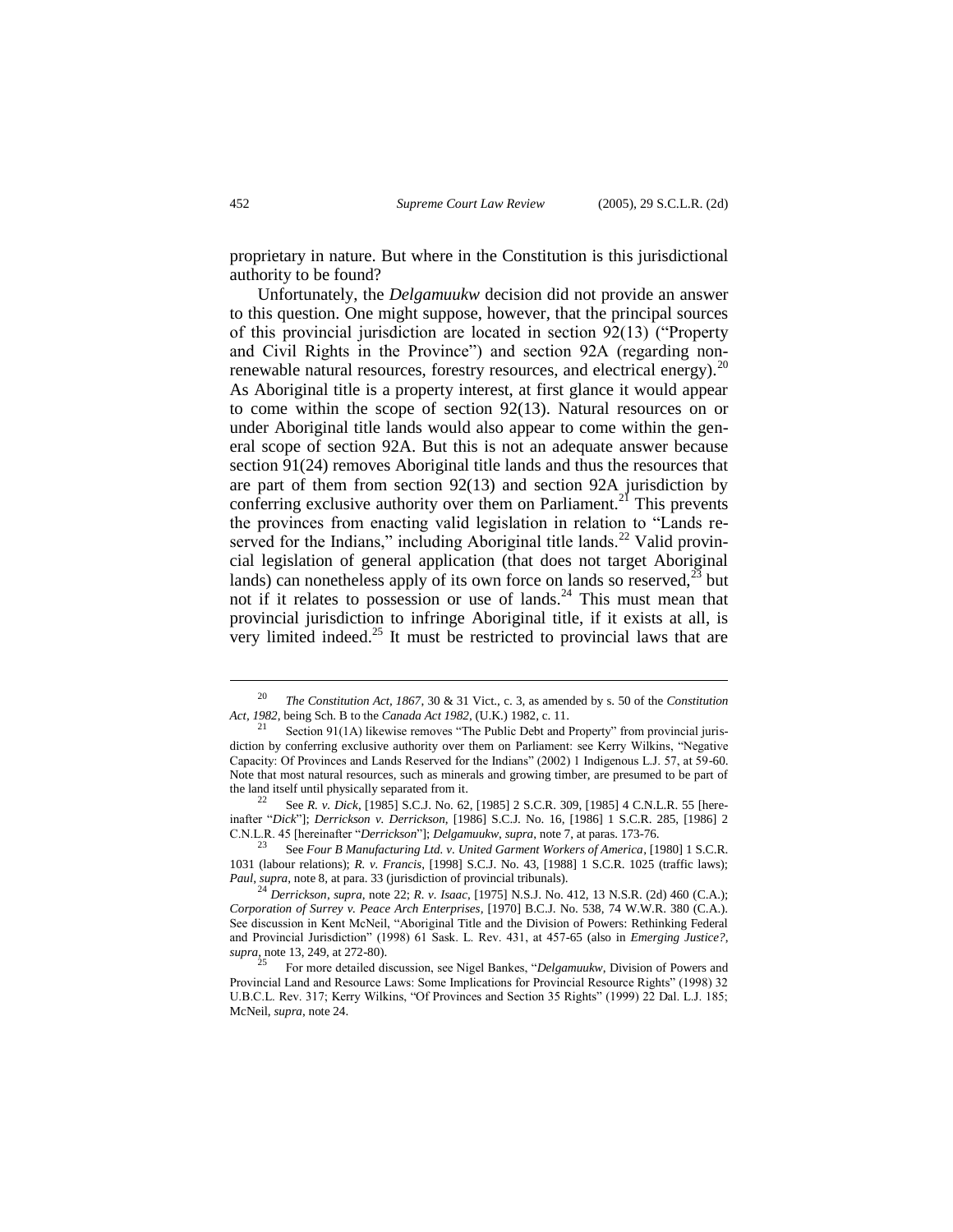valid under a provincial head of power, but that are not sufficiently related to possession or use of land that they cross over into federal jurisdiction over Aboriginal title. It would therefore appear that the only provincial laws capable of infringing Aboriginal title without violating the constitutional division-of-powers would be provincial laws that are not directly in relation to land and that have only an incidental effect on Aboriginal title. $^{26}$ 

There is, however, a compelling argument against any provincial jurisdiction to infringe Aboriginal title, even incidentally. The *Delgamuukw* decision itself held that Aboriginal title, along with other Aboriginal rights, is within the core of federal jurisdiction over "Indians, and Lands reserved for the Indians," and so is protected against extinguishment by provincial laws by the doctrine of interjurisdictional immunity.<sup>27</sup> In reaching this conclusion, Lamer C.J. relied in part on *Dick v. The Queen*, <sup>28</sup> where Beetz J. for a unanimous Court held that provincial laws, even though of general application and otherwise constitutionally valid, cannot apply *ex proprio vigore* (of their own force) to Indians if they impair Indian status or capacity or go to the core of Indianness.<sup>29</sup> In *Delgamuukw*, Lamer C.J. related this core of Indianness to section 35 rights. After referring to Beetz J.'s observation that the core of Indianness encompasses activities "at the centre of what they [Indians] do and what they are," the Chief Justice said:

But in *Van der Peet*, I described and defined the aboriginal rights that are recognized and affirmed by s.35(1) in a similar fashion, as protecting the occupation of land and the activities which are integral to the distinctive aboriginal culture of the group claiming the right. It follows that aboriginal rights are part of the core of Indianness at the heart of s.91(24). Prior to 1982, as a result, they could not be extinguished by provincial laws of general application.

Although Lamer C.J. limited his holding in this regard to lack of provincial authority to *extinguish* Aboriginal title, his reliance on the *Dick* decision is significant. That case was not about the extinguishment,

<sup>26</sup> See *Paul*, *supra*, note 8, at paras. 14-16; Wilkins, *supra*, note 21.

<sup>27</sup> *Delgamuukw*, *supra*, note 7, at paras. 177-81.

 $\frac{28}{29}$  *Supra*, note 22.

<sup>&</sup>lt;sup>29</sup> See also *Paul*, *supra*, note 8, at paras. 6, 16, 49.

<sup>30</sup> *Delgamuukw*, *supra*, note 7 at para. 181, referring to *Van der Peet*, *supra*, note 8. See also *Paul*, *supra*, note 7, at para. 33.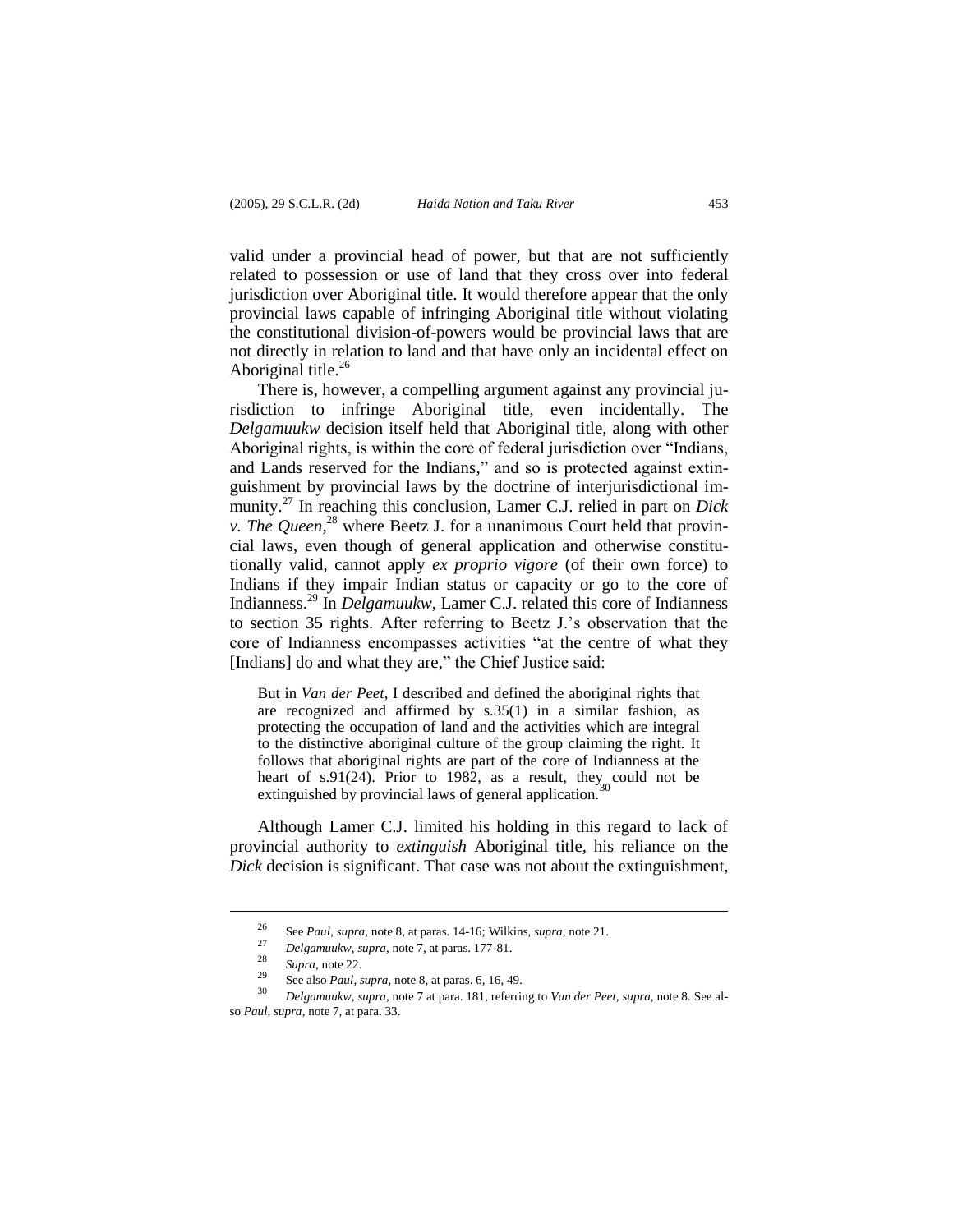or indeed even the existence, of an Aboriginal right. Instead, it involved the application to a member of the Alkali Lake Band of Shuswap people of a British Columbia game law restricting hunting to open season. The Court held that if the game law impaired the Indianness of the appellant (which the Court assumed without deciding), then it "could not apply to the appellant *ex proprio vigore*, and, in order to preserve its constitutionality, it would be necessary to read it down to prevent its applying to the appellant in the circumstances of this case.<sup>331</sup> The Court went on to decide that, on the assumption that the provincial law went to the core of Indianness, it would be referentially incorporated by section 88 of the *Indian Act*<sup>32</sup> and so apply to the appellant as federal law. The *Dick* case is therefore authority for the general principle that any provincial law that impairs Indian status or capacity or that goes to the core of Indianness cannot apply to Indians of its own force because otherwise it would impinge on exclusive federal jurisdiction under section  $91(24)$ .<sup>33</sup> This is a division-of-powers principle that predates and thus does not depend on section 35 of the *Constitution Act, 1982*. <sup>34</sup> Nor does its application depend on occupation of the field and federal paramountcy (which were not involved in *Dick*). Rather, it is the direct result of the doctrine of interjurisdictional immunity, which prevents provincial laws from applying so as to affect the core of federal heads of power.

The combined effect of the *Dick* and *Delgamuukw* decisions would thus appear to be as follows. Provincial laws, even laws of general application that are not aimed at or do not single out section 91(24) "Indians," cannot apply to them if they impair their status or capacity or go to the core of Indianness. To have this unconstitutional impact, the provincial laws in question would not even have to infringe, let alone extinguish, an Aboriginal right.<sup>35</sup> However, given that Aboriginal rights generally, and Aboriginal title in particular, are "part of the core of

<sup>31</sup> *Dick*, *supra*, note 22, at 23.

 $\frac{32}{33}$  R.S.C. 1970, c. I-6, now R.S.C. 1985, c. I-5.

<sup>33</sup> See also *R. v. Morris*, [2004] B.C.J. No. 400, [2004] 2 C.N.L.R. 219 (C.A.) [hereinafter "*Morris*"], leave to appeal granted by the S.C.C. November 12, 2004.

This was expressly acknowledged by Lamer C.J. in *Delgamuukw*: see the quotation accompanying note 30, compare notes 44, 48-50, below.

<sup>35</sup> See also *Natural Parents v. Superintendent of Child Welfare*, [1976] 2 S.C.R. 751; *Kitkatla Band v. British Columbia (Minister of Small Business, Tourism and Culture)*, [2002] S.C.J. No. 33, [2002] 2 S.C.R 146, at paras. 74-78.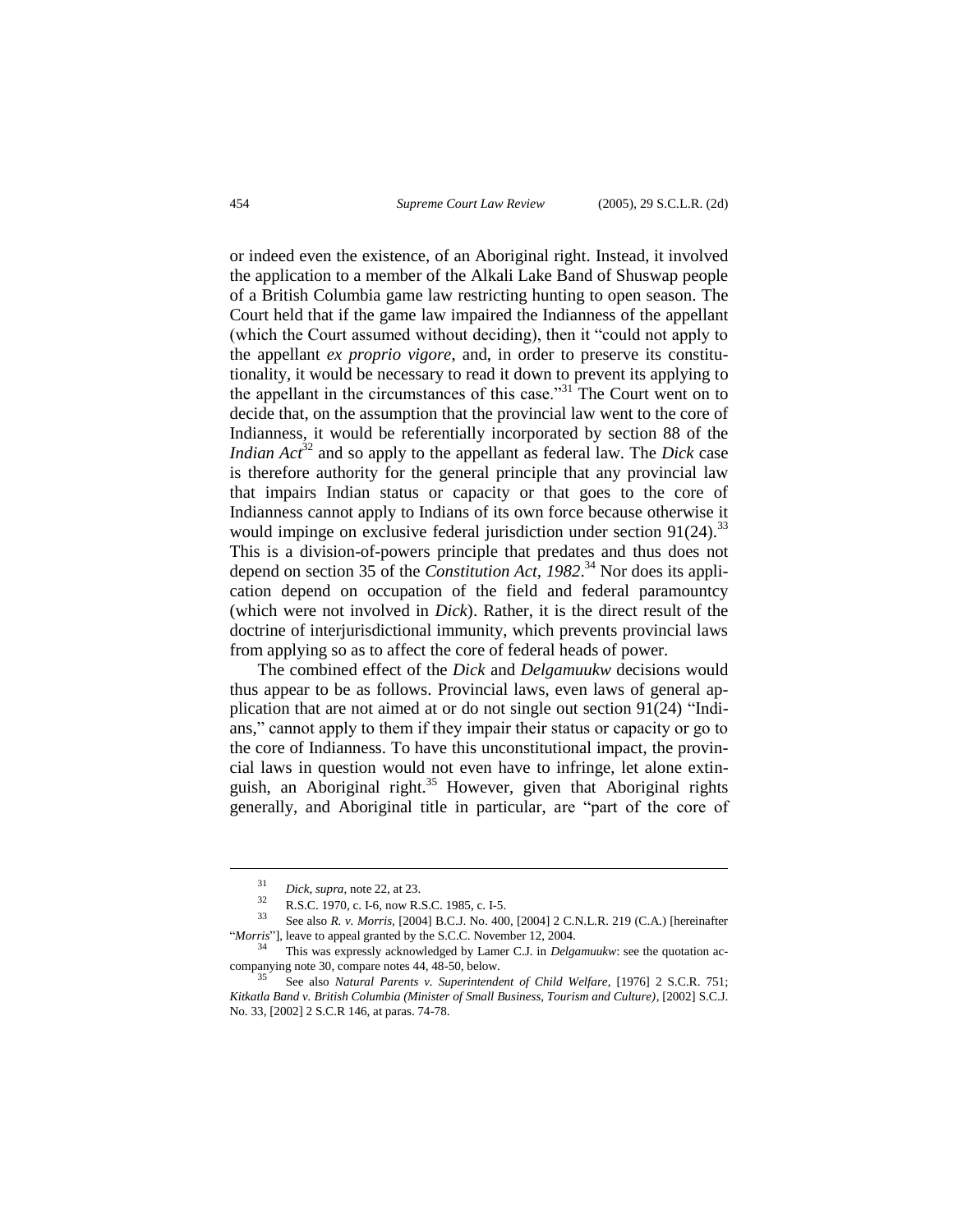Indianness at the heart of section  $91(24)$ ,<sup>36</sup> any provincial laws that infringe those rights would necessarily go to the core of Indianness and so could not apply of their own force. If those laws are to apply to Indians, they can only do so by referential incorporation into federal law.<sup>37</sup>

How then is one to explain Lamer C.J.'s assertion in *Delgamuukw* that "[t]he aboriginal rights recognized and affirmed by s.35(1), including Aboriginal title, … may be infringed, both by federal (*e.g*., *Sparrow* [*supra*, note 17]) and provincial (*e.g*., *Côté*, [*infra*, note 39]) governments"?<sup>38</sup> This statement certainly suggests that provincial laws can infringe those rights of their own force, not just through referential incorporation into federal law. Looking at *R. v. Côté*,<sup>39</sup> the authority he relied upon for provincial authority to infringe, two things should be noted. First, no actual provincial infringement of an Aboriginal right by provincial law occurred in that case, as the Supreme Court held that the law in question facilitated rather than restricted the Aboriginal right.<sup>40</sup> It was therefore unnecessary for the Court to decide that the provinces have the constitutional authority to infringe Aboriginal rights.<sup>41</sup> More importantly, the Court apparently decided this vital constitutional issue without mentioning the *Dick* decision, without explicit acknowledgement of the relevance of section 91(24), and without discussion of the division-of-powers issue or the applicability of the doctrine of interjurisdictional immunity. Justice Lamer, in a judgment concurred in by the other members of the Court, $42 \sinh y$  said this:

In *Sparrow*, the Court set out the applicable framework for identifying the infringement of an aboriginal right or treaty right under s.35(1) of

<sup>36</sup> *Delgamuukw*, *supra*, note 7, at para. 181 (see quotation accompanying note 30 above).

<sup>37</sup> See *R. v. Alphonse*, [1993] B.C.J. No. 1402, [1993] 4 C.N.L.R. 19 (C.A.); *Morris*, *supra*, note 33. Although space does not allow me to go into the matter at this time, it needs to be said that referential incorporation by s. 88 of the *Indian Act* of provincial laws that infringe Aboriginal rights, especially Aboriginal title, is also problematic: see Kerry Wilkins, "'Still Crazy After All These Years': Section 88 of the *Indian Act* at Fifty" (2000) 38 Alta. L. Rev. 458; Kent McNeil, "Aboriginal Title and Section 88 of the *Indian Act*" (2000) 34 U.B.C.L. Rev. 159.

<sup>38</sup> *Delgamuukw*, *supra*, note 7, at para. 160. See also *Paul*, *supra*, note 8, at paras. 10, 24-25.

<sup>39</sup> [1996] S.C.J. No. 93, [1996] 3 S.C.R. 139 [hereinafter "*Côté*"].

 $\frac{40}{41}$  *Id.*, at para. 80.

<sup>41</sup> See *Haida Nation v. British Columbia (Minister of Forests)*, [2002] B.C.J. No. 1882, [2002] 4 C.N.L.R. 117, at paras. 77-78 (Lambert J.A.), reversed in part by *Haida Nation*, *supra*, note 1, without reference to this aspect of *Côté*.

Justice La Forest and L'Heureux-Dubé J. wrote short concurring judgments, without referring to provincial authority to infringe.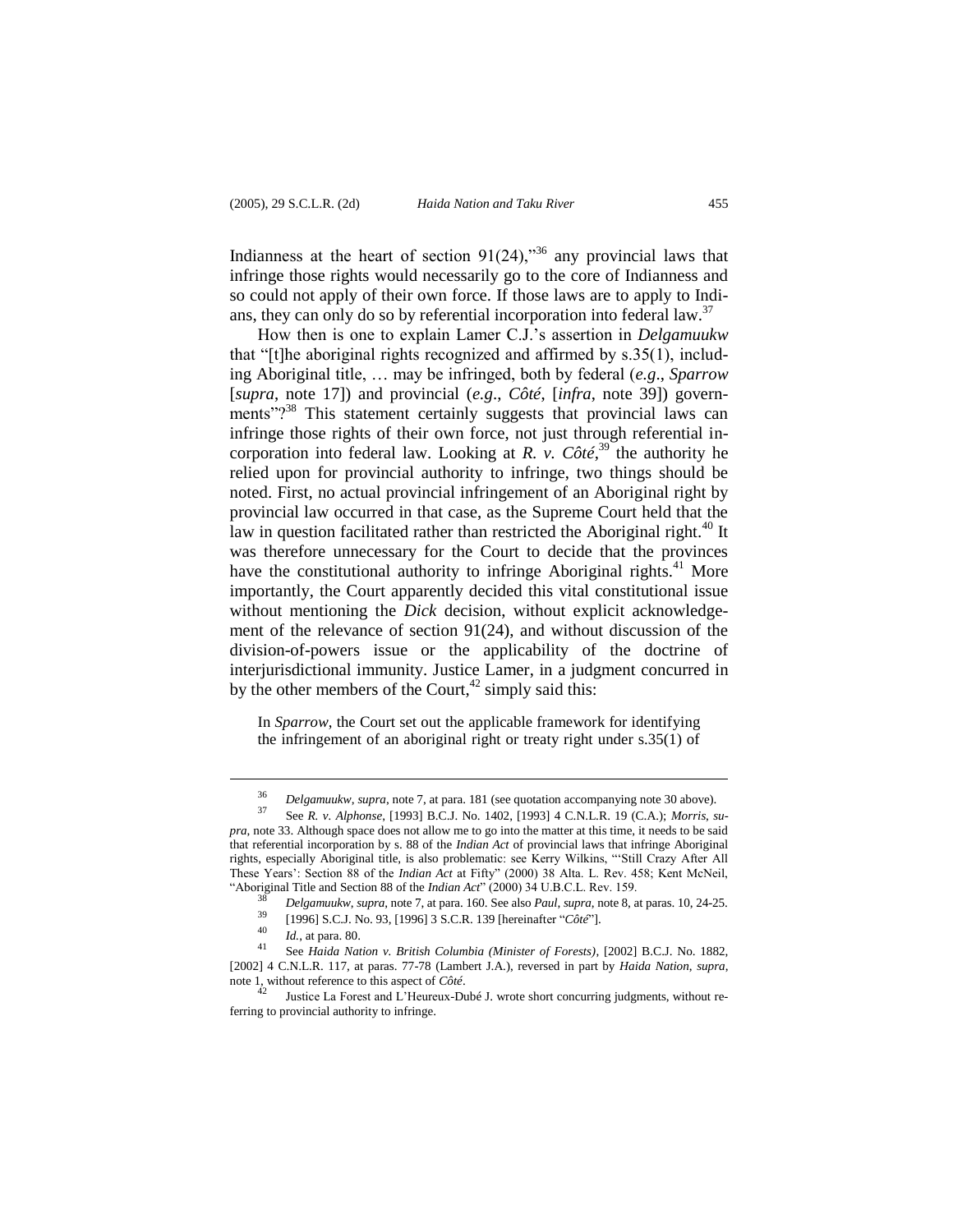the *Constitution Act, 1982*. It should be noted that the test in *Sparrow* was originally elucidated in the context of a federal regulation which allegedly infringed an aboriginal right. The majority of recent cases which have subsequently invoked the *Sparrow* framework have similarly done so against the backdrop of a federal statute or regulation. See, *e.g*., *Gladstone* [*supra*, note 18]. But it is quite clear that the *Sparrow* test applies where a provincial law is alleged to have infringed an aboriginal or treaty right in a manner which cannot be justified: *Badger* [*infra*, note 45], at para. 85 (application of *Sparrow* test to provincial statute which violated a treaty right). The text and purpose of s. 35(1) do not distinguish between federal and provincial laws which restrict aboriginal or treaty rights, and they should both be subject to the same standard of constitutional scrutiny.<sup>43</sup>

With all due respect, before deciding whether the *Sparrow* justification test applies in the context of provincial legislation, the Court in *Côté* should have addressed the issue of whether the provinces even have the constitutional authority to infringe Aboriginal rights, given section 91(24) and the doctrine of interjurisdictional immunity. Had the Court done so and taken the *Dick* case into consideration, I think the answer would have had to be that the provinces generally do not have this authority.<sup>44</sup> *R. v. Badger*<sup>45</sup> the case relied upon by Lamer C.J. in this context, does not support any general provincial authority to infringe Aboriginal or treaty rights because it involved the application of the Natural Resources Transfer Agreements,<sup>46</sup> which gave the three Prairie Provinces explicit constitutional authority in relation to Indian hunting, trapping and fishing. That was the context in which provincial infringement of a treaty right to hunt was considered in that case. But given the absence of an equivalent grant of constitutional authority to Quebec (where *Côté* arose) and the other provinces, instead of relying on *Badger*, the Court in *Côté* should have undertaken the kind of division-of-powers analysis engaged in in *Dick*.

The contradictions arising from the Supreme Court's jurisprudence in relation to this matter can be demonstrated by a hypothetical example.

<sup>43</sup> *Côté*, *supra*, note 39, at para. 74.

<sup>44</sup> As discussed above, this follows from the Court's decision in *Delgamuukw*, *supra*, note 7, that Aboriginal rights are within the core of federal jurisdiction over "Indians, and Lands reserved for the Indians": see text accompanying notes 30-37.

<sup>45</sup> [1996] S.C.J. No. 39, [1996] 1 S.C.R. 771 [hereinafter "*Badger*"].

<sup>46</sup> *Constitution Act, 1930*, 20-21 George V., c. 26 (U.K.), Schs. (1)-(3).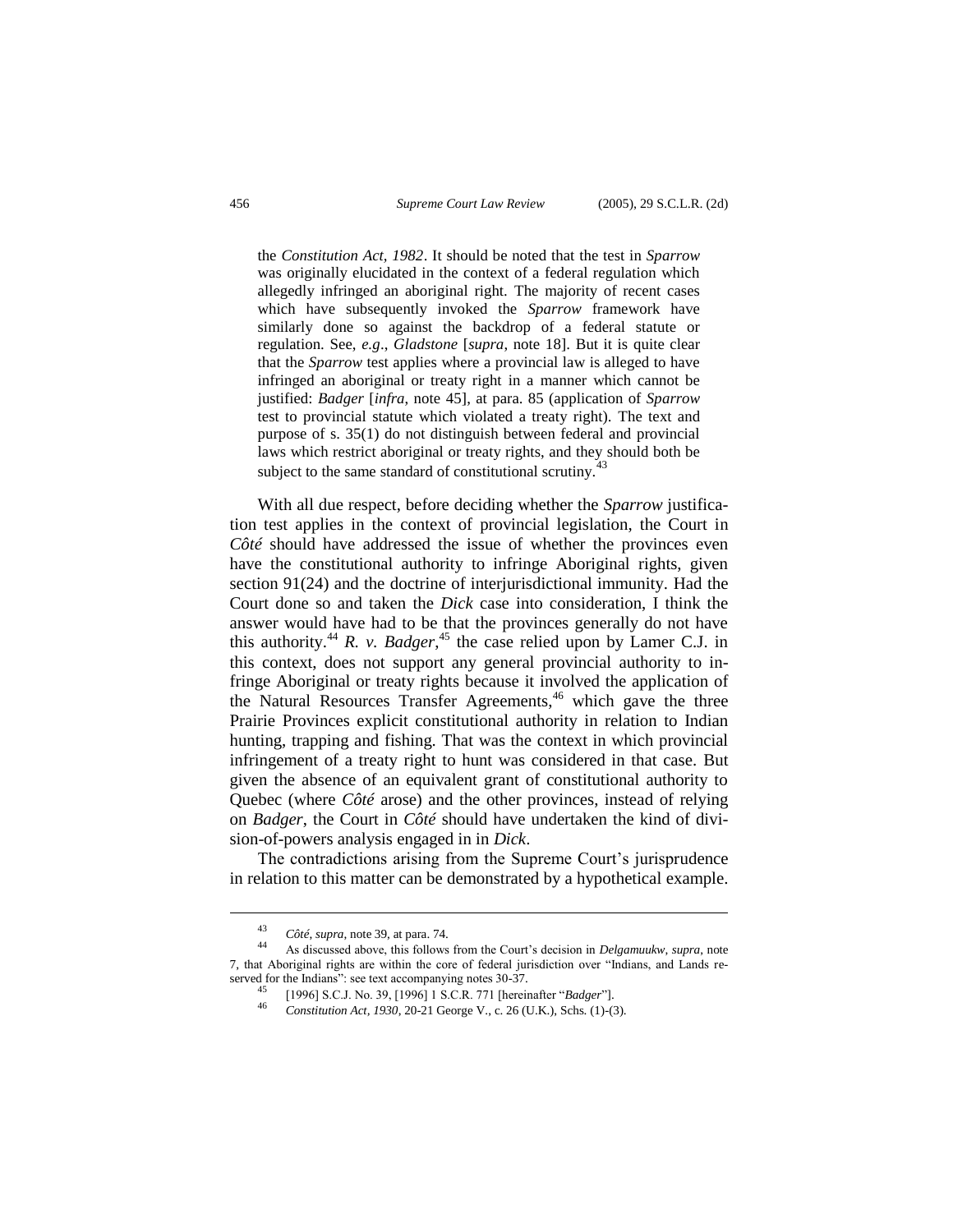l

Suppose a First Nation in British Columbia has a special attachment to a specific site that has spiritual significance for them. The province issues a licence to a forestry company authorizing it to log the site. The First Nation proves either a site-specific Aboriginal right in relation to the site or Aboriginal title to the land on which the site is located, and shows how the licence will infringe the right or title. Even though this right or title would be constitutionally protected by section 35(1) of the *Constitution Act, 1982*, according to *Côté* and *Delgamuukw* the province could still justify the infringement if it met the justification test. Alternatively, without even establishing an Aboriginal right or title, the First Nation proves that the site is important enough to them that it comes within the core of their Indianness, or that the logging would impair their status or capacity. Following the unanimous decision of the Supreme Court in the *Dick* case, the provincial law under which the licence had been issued could not apply of its own force in these circumstances because it would impinge upon exclusive federal jurisdiction over "Indians, and Lands reserved for the Indians." No justification of the provincial law could make it apply so as to affect the First Nation's Indianness. So, the division-of-powers approach clearly provides greater protection to the site than does section 35(1), even in the absence of proof of an Aboriginal right or title.<sup>47</sup> Moreover, if an Aboriginal right or title is proven, then, according to *Delgamuukw*, that brings the matter within the core of federal jurisdiction, which, according to *Dick*, must exclude the application of provincial laws *ex proprio vigore*. So how can the province have jurisdiction to infringe?

Let us now return to the *Haida Nation* case. Because no Aboriginal title or other Aboriginal right has yet been established by the Haida Nation in relation to the lands in question on Haida Gwaii (the Queen Charlotte Islands), it is premature to say that there is an infringement that the province must justify. The fundamental, unresolved dispute between the Haida Nation and British Columbia is nonetheless over title to the land, including the timber growing on it. Looking again at section

<sup>47</sup> In *Côté*, *supra*, note 39, at para. 87, Lamer C.J. recognized this in the context of a treaty right and s. 88 of the *Indian Act*, *supra*, note 32, and appeared to be somewhat puzzled by it. See also *R. v. Sundown*, [1990] S.C.J. No. 13, [1999] 1 S.C.R. 393, at para. 48 (Cory J.). In my respectful opinion, the puzzlement arises from a failure to appreciate the fundamental difference between division-of-powers and s. 35(1) protection for Aboriginal and treaty rights. It should not be surprising that there is no room for justifiable infringement in situations where a province is violating exclusive federal jurisdiction.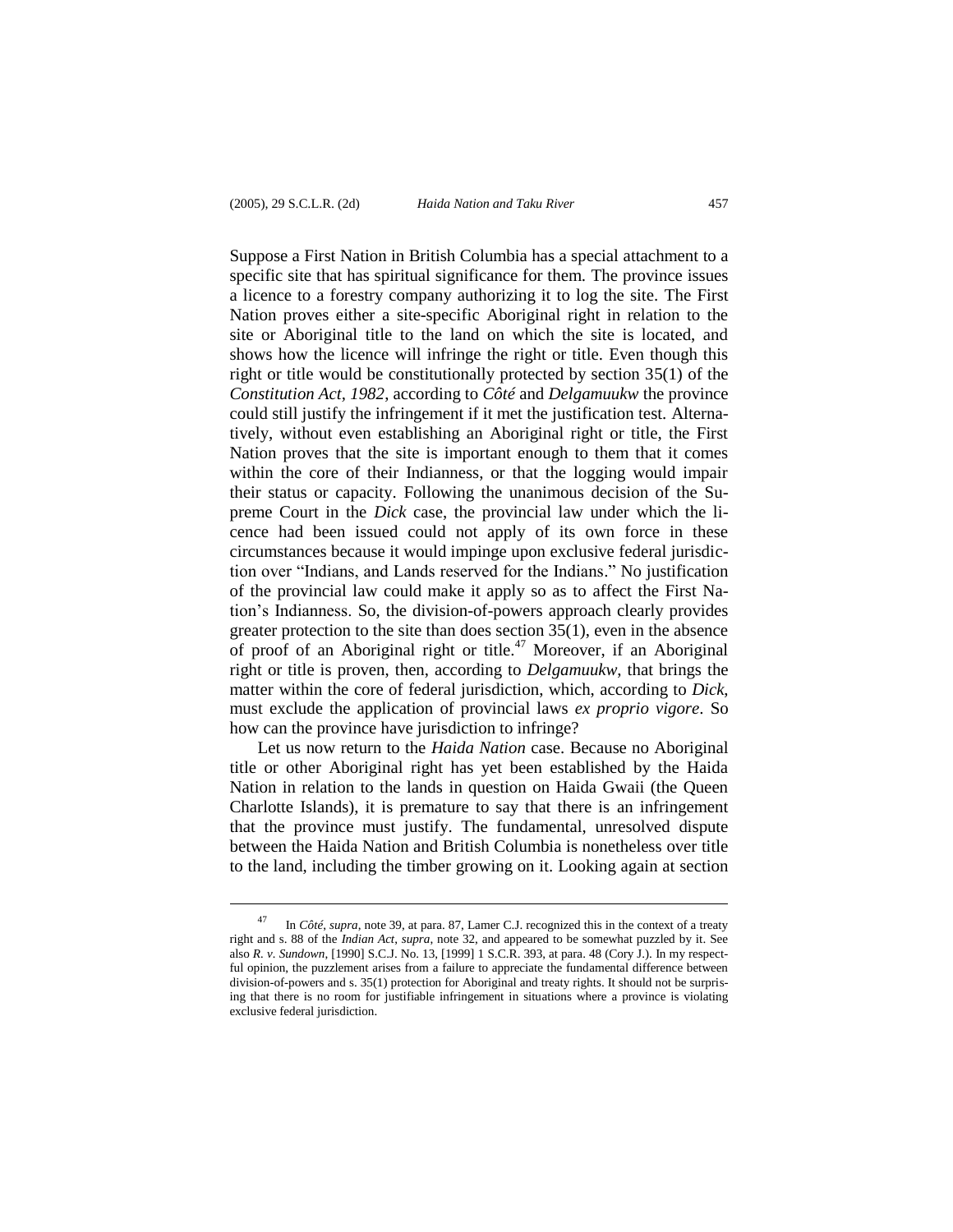109 of the *Constitution Act, 1867*, if the Haida Nation does eventually establish its Aboriginal title it will have an interest other than that of the province that will exclude the timber and other natural resources from provincial ownership.<sup>48</sup> In that event, the province will not be able to rely on a *proprietary* right as the basis of its authority to infringe the Aboriginal title. Instead, it will have to rely on *jurisdictional* authority, primarily arising from section 92 and section 92A of the 1867 Act.<sup>49</sup> But we have already seen that, given exclusive federal jurisdiction over Aboriginal title under section 91(24), provincial jurisdiction to infringe that title, if it exists at all (which I seriously doubt), must be very limited indeed.<sup>50</sup>

Let us assume, however, that the province does have jurisdiction to infringe Aboriginal title to some extent by enacting statutes of general application. The British Columbia statute authorizing the province to grant the Tree Farm Licence (TFL) that the Haida contend infringes their Aboriginal title is the *Forest Act*. <sup>51</sup> That Act authorizes the granting of TFLs and other kinds of licences "to harvest Crown timber."<sup>52</sup> "Crown timber" is defined as "timber on Crown land, or timber reserved to the government." <sup>53</sup> "'Crown land' has the same meaning as in the Land Act,<sup>"54</sup> *i.e.*, "land, whether or not it is covered by water, or an interest in land, vested in the government."<sup>55</sup> The province seems to assume that land subject to Aboriginal title comes within this definition of "Crown land." We know, however, from *St. Catherine's Milling*, *Delgamuukw*, and now *Haida Nation* that section 109 of the *Constitution Act, 1867*, subjects provincial ownership to Aboriginal title. We also know from *Delgamuukw* that Aboriginal title includes the right to exclusive possession and that it encompasses timber and other natural resources. Thus, for constitutional reasons "Crown land" that is subject to Aboriginal title must be limited to the provincial Crown's *underlying* title. It cannot include a right of possession, nor can it include ownership of natural resources such as timber. Accordingly, the *Forest Act* does

<sup>48</sup> See text accompanying notes 5-16, *supra.*

<sup>49</sup> See text accompanying notes 20-21, *supra.*

<sup>50</sup> See text accompanying notes 20-37, *supra.*

 $\frac{51}{52}$  R.S.B.C. 1996, c. 157.

 $\frac{52}{53}$  *Id.*, s.12.

 $\frac{53}{54}$  *Id.*, s. 1(1).

 $\frac{54}{55}$  *Id.* 

<sup>55</sup> *Land Act*, R.S.B.C. 1996, c. 245, s. 1.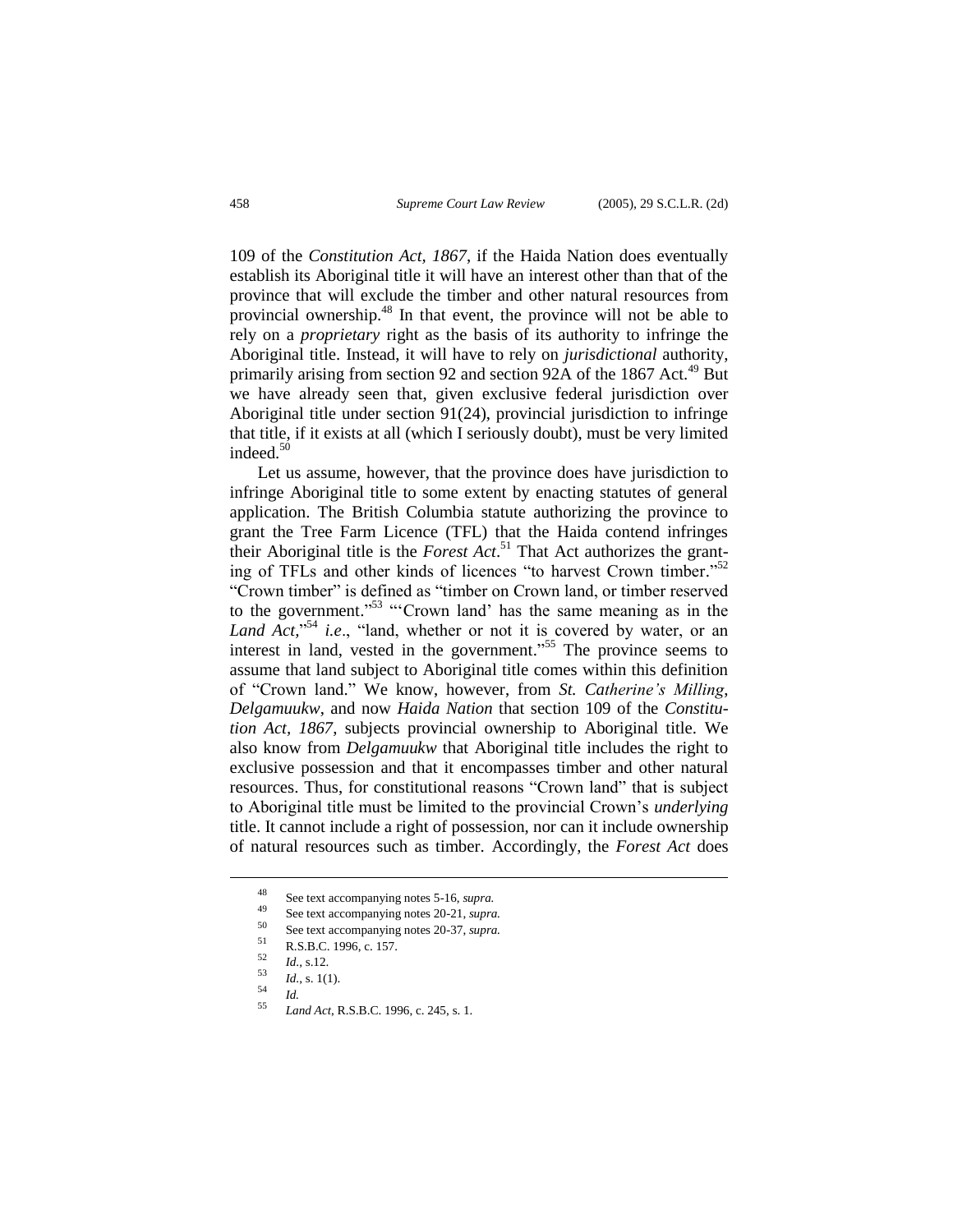l

not contain the authority to grant TFLs in relation to Aboriginal title  $lands.<sup>56</sup>$ 

For British Columbia to be able to authorize the taking of timber from Aboriginal title lands, it would need statutory authority beyond that provided by the *Forest Act*. What that Act does is provide authority for the granting of licences to harvest *Crown timber on Crown land*. To authorize the harvesting of *Aboriginal timber on Aboriginal title land*, the province would have to enact legislation in the nature of an expropriation statute. The legislation could not be aimed at Aboriginal title land, as that would violate section 91(24) and make the statute *ultra vires*. <sup>57</sup> It would have to be a law of general application, permitting the province to authorize the taking of timber from any lands, whether privately-held or subject to Aboriginal title. One can imagine the political storm such legislation would provoke among private landowners in the province, let alone First Nations. Moreover, if the legislation was used exclusively or even primarily to authorize forestry operations on Aboriginal title lands, a court might hold that, despite being of general application on its face, it was really a colourable attempt to single out Indian lands in a way that violates federal jurisdiction under section  $91(24).$ <sup>58</sup>

<sup>56</sup> Insofar as s. 109 is concerned, the Aboriginal interest should be no different than any other interest by which provincial ownership of land is limited. Would anyone seriously argue that the province could rely on s. 109 and the *Forest Act*, *supra*, note 51, to authorize the granting of TFLs in relation to privately-held lands, even though the province holds an underlying title to those lands as well?

<sup>57</sup> See *Derrickson*, *supra*, note 22; *Dick*, *supra*, note 22; *Delgamuukw*, *supra*, note 7, at para. 179.

<sup>58</sup> Provincial singling out can be either overt or colourable in this context: *Dick*, *supra*, note 22, at 25, relying on *R. v. Kruger*, [1978] 1 S.C.R. 104; see also *Morris*, *supra*, note 33, at para. 118 (Thackray J.A.). It also needs to be emphasized that the scenario presented in the above paragraph is premised on the assumption (which I do not accept) that the province *can* infringe Aboriginal title if the infringement can be justified. In my opinion one has to question how expropriation legislation of this sort, even if of general application, can apply to Aboriginal title lands without impinging upon the core of exclusive federal jurisdiction that is supposed to be protected by the doctrine of interjurisdictional immunity. Surely the legislation, if used to authorize forestry operations on Aboriginal title lands, would impair the First Nation right of possession that was said by Chouinard J. in *Derrickson*, *supra*, note 22, at 44, to be "manifestly of the very essence of the federal exclusive legislative power under subs. 91(24)." See also *Paul v. Paul*, [1986] S.C.J. No. 19, [1986] 1 S.C.R. 306. Although *Derrickson* and *Paul* both involved Indian reserves rather than Aboriginal title lands, the Aboriginal interest in each is fundamentally similar and both are under exclusive s. 91(24) jurisdiction: *Osoyoos Indian Band v. Oliver (Town)*, [2001] S.C.J. No. 82, [2001] 3 S.C.R. 746, at para. 41; *Delgamuukw*, *supra*, note 7, at paras. 120, 174-76.